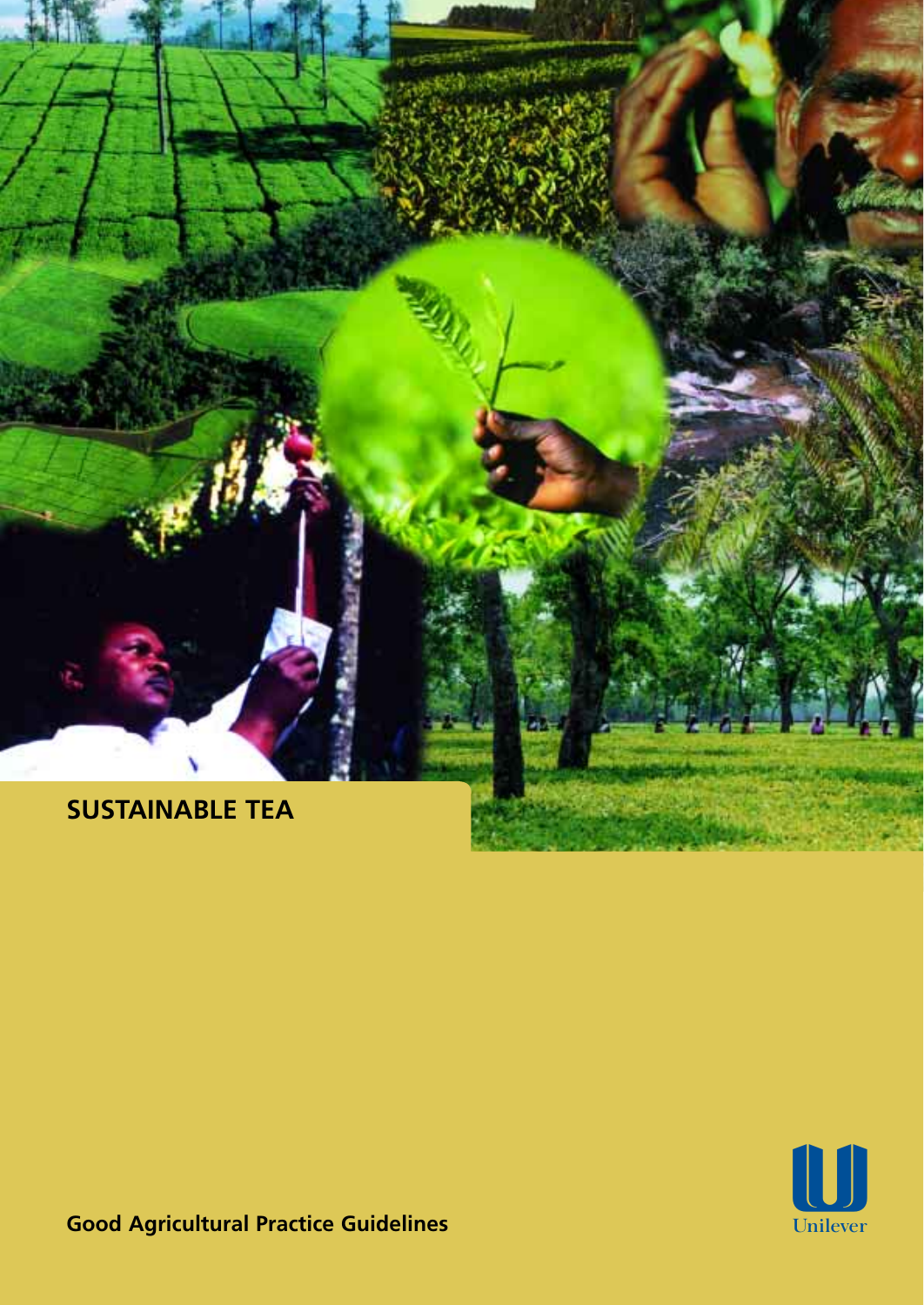# **Contents**

灦 沐  $\mathbf{B}$  $\frac{1}{2}$ 雨  $\boldsymbol{\theta}_0$ b. Ã,

|  | Introduction                     | > 01 |
|--|----------------------------------|------|
|  |                                  |      |
|  | 1. Soil Fertility                | > 02 |
|  | 2. Soil Loss                     | > 04 |
|  | 3. Nutrients                     | >06  |
|  | 4. Pest Management               | > 08 |
|  | 5. Biodiversity                  | >10  |
|  | 6. Product Value                 | >12  |
|  | 7. Energy                        | > 13 |
|  | 8. Water                         | >14  |
|  | 9. Social and Human Capital > 15 |      |
|  | 10. Local Economy                | >16  |
|  | <b>Bibliography</b>              | >17  |
|  |                                  |      |

Note

This document has been discussed with the members of the Unilever Sustainable Agriculture Advisory Board (SAAB). The SAAB is a group of individuals, specialists in agricultural practices or representatives of non-governmental organisations (NGOs), who have expertise in different aspects of sustainability. They have agreed to critically assist Unilever in the evolution of Sustainable Agriculture indicators and good practices for a range of raw material crops. The contents of this document and the choices made herein are, however, the responsibility of Unilever only.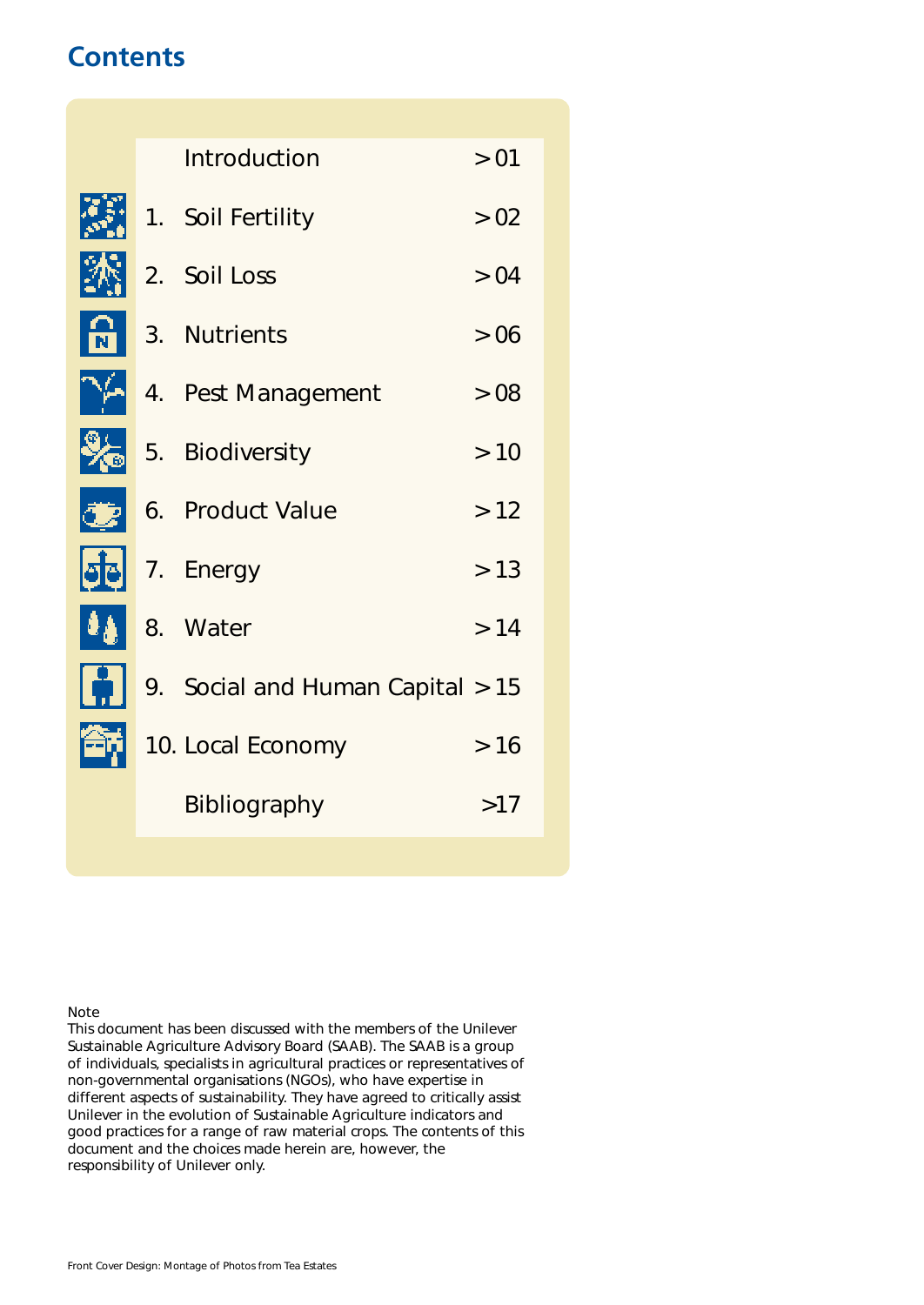# <span id="page-2-0"></span>**Introduction**  $> 0$ <sup>2</sup>



This guide has been developed under the Unilever Sustainable Agriculture Initiative to support sustainable management practices for tea production. Ten indicators of sustainability have been identified, each with specific good agricultural practice recommendations:

- 
- Soil Fertility Soil Loss
- 
- Nutrients Pest Management
- Biodiversity Product Value
- Energy  **Water**
- Social and Human Capital Local Economy.
- Areas of potential opportunity for improvement have also been identified.

The development of these good agricultural practice guidelines has been based upon a thorough evaluation of potential agronomic practices and associated inputs. They have been produced in consultation with relevant scientists and specialists, including members of a Unilever Sustainable Agriculture Advisory Board (SAAB).

This guide is primarily intended for use by tea estates and farmers with relatively sophisticated agricultural management systems in place. There is a complementary guide targeted at smallholder farmers. There is also a companion booklet "Tea: A Popular Beverage - Journey to a Sustainable Future" providing background to our approach to sustainable agriculture for tea, and including examples of improvement programmes on our tea estates. These publications are listed in the bibliography.

Contributions to the "continuous improvement" of these guidelines are welcome and can be sent to us via email: [info.liptonteasupply@unilever.com.](mailto:info.liptonteasupply@unilever.com)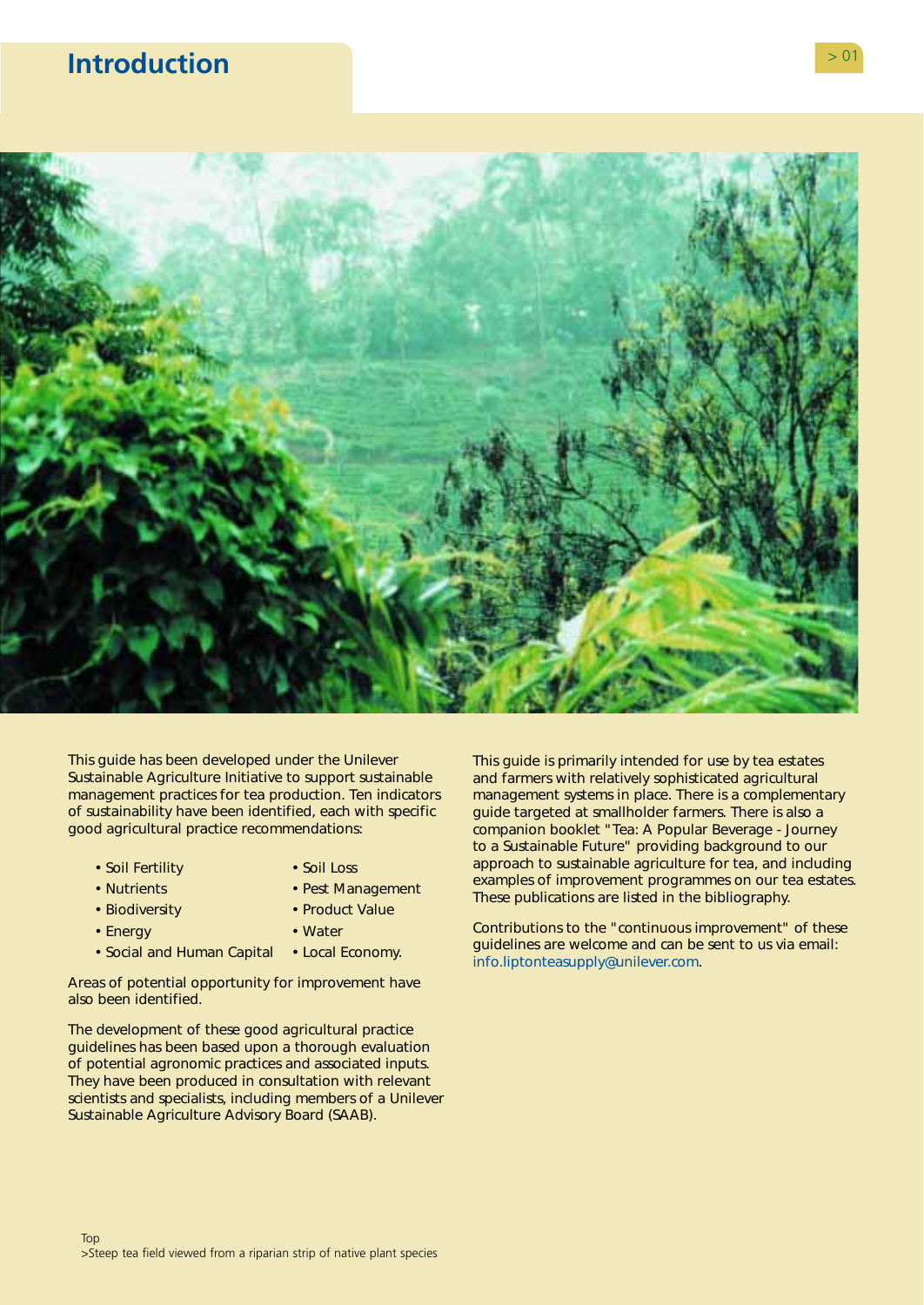# <span id="page-3-0"></span>**1. Soil Fertility** > 02





**Soil organic matter** is important for maintaining soil health and soil structure, reducing soil loss and increasing nutrient and water use efficiency. Organic matter levels should be maintained at, or improved to, a satisfactory equilibrium level for the particular soil type. The organic matter will derive from cleared vegetation in new plantings and leaf fall, prunings and mulches in mature fields. Long term deterioration in soil structure and fertility may result from **compaction**, particularly under mechanisation, from changes in **soil pH**, or from build-up of **salinity**, a possible side effect of irrigation.

# **Good Practice**

#### **Organic Matter**

Top

- Retain tea prunings in the field. Provide alternate sources of firewood to discourage the use of prunings for fuel.
- Manage shade trees to contribute to organic matter (leaf fall and prunings).
- Add organic matter on pruned fields where it is very low (vermicompost, manure, plant litter), taking account of the benefits of different sources in respect of nutrients, micro-organisms and water retention.
- Consider soil rehabilitation with a prior crop (Guatemala grass, legumes) in areas designated for tea planting and for 2 years before replanting.
- Minimise the period of time when there is no ground cover.

### **Soil Compaction**

- Soil compaction can lead to water-logging and poor plant growth due to deterioration in soil structure.
- Soil compaction is not an important issue for tea, except where wheeled mechanised harvesters are in use. Compaction should be monitored in such areas.
- The use of heavy machinery during land preparation, especially when the soil is wet, should be avoided.
- Maintain plant cover on unpaved paths and tractor ways.

> Tea bushes are pruned every four years. Prunings are left to provide ground cover and enhance soil organic matter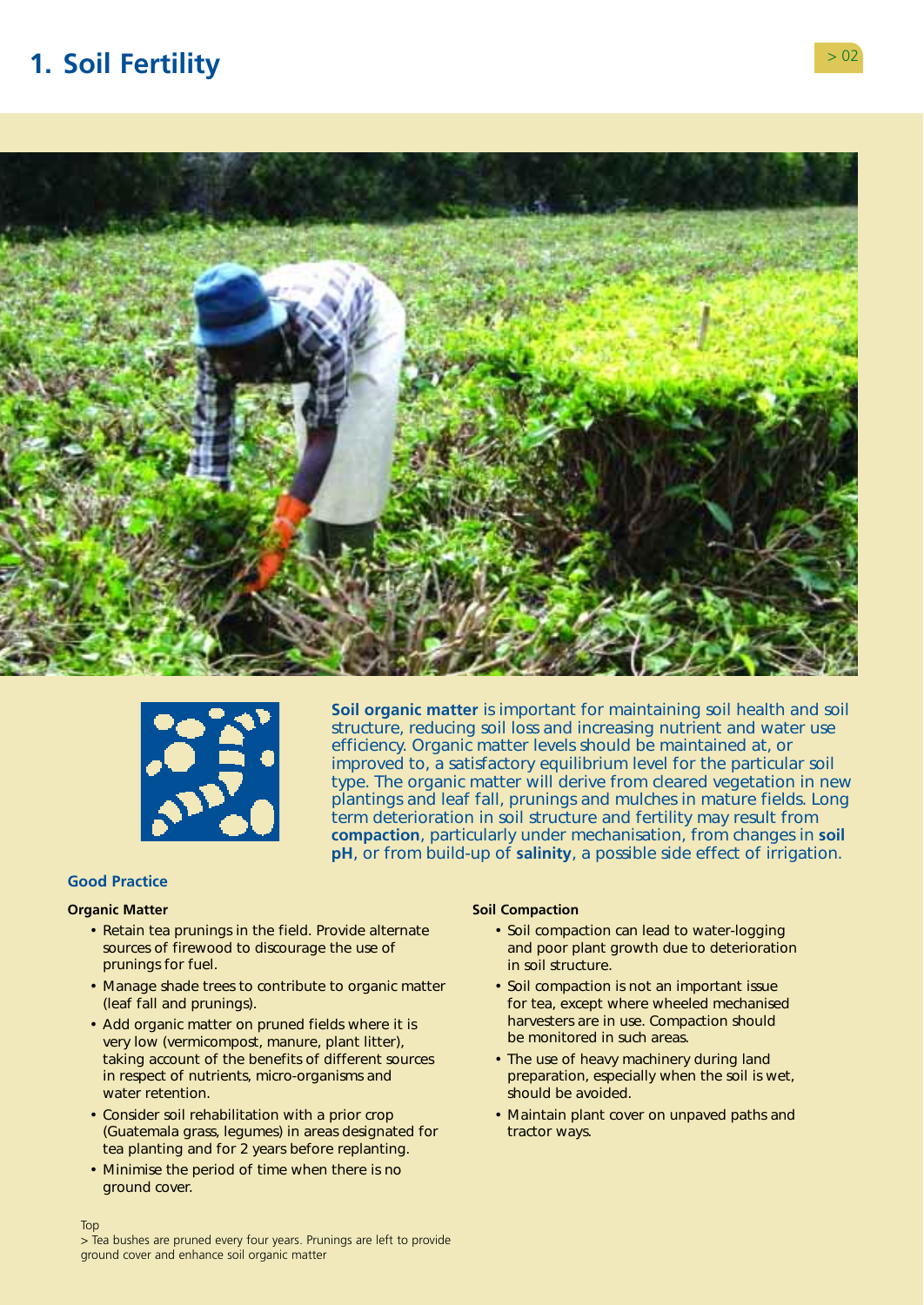# **Soil pH and Salinity**

- Tea requires a pH between 4 and 5.5 for good growth.
- Do not plant fields with pH above 5.5. Small areas of high pH soil (e.g. 'hut-sites') should be planted with high-pH tolerant clones in a large planting hole (25cm x 40cm) with sulphur at the rate of 60g per hole. Hut sites may be indicated by young tea plants showing stunted growth, crinkled leaves and balling of the roots.
- Diagnosis of suitable conditions for planting can be complemented by observation of adjacent tea fields having healthy tea, and the presence of indicator plants such as Bracken ferns (*Pteridium aquilinum)*, Button weed (*Borreria princeae)* and Kikuyu grass (*Pennisetum clandestinum)*.
- If soils become too acidic (below pH 4), apply lime at the time of pruning, using good quality dolomitic lime if available. Recommended rates should be obtained from local research/advisory services.
- Irrigation is unlikely to lead to salinity build up provided that total annual precipitation exceeds evapotranspiration. The following should be monitored:
	- The water table level,
	- Total Rainfall + Irrigation Evapotranspiration to ensure that there is net downward movement of water over the full year,
	- The quality of irrigation water to avoid situations of high sodium build-up which might adversely affect crop growth.

- Review soil compaction levels on the farm, and develop action plans for managing vulnerable areas (e.g. limiting vehicle movements in areas with wet fragile soils).
- Review planting and replanting criteria. Are existing organic matter levels sufficient? Is the soil pH within the range (pH 4 to 5.5) for good tea establishment and sustainable growth?
- Reduce longer-term degradation by providing wellformed, well-drained and stable tracks and roads (grass, murram or tarmac dependant upon intensity of use).
- The soil is a complex living environment and the influence of ground vegetation, biomass return, pesticide and fertiliser use on its health require further research. Methods of monitoring and measuring soil health have to be developed.



> Prunings from young tea left as mulch to conserve moisture and control weeds



> Mechanical harvesters require careful operation to avoid detrimental soil compaction



> Prunings left to build up organic matter and maintain ground cover



> Low organic matter levels are improved by using vermicompost, manure or plant litter on pruned fields. Vermicompost is compost produced using worms to promote a more rapid breakdown and enhanced mix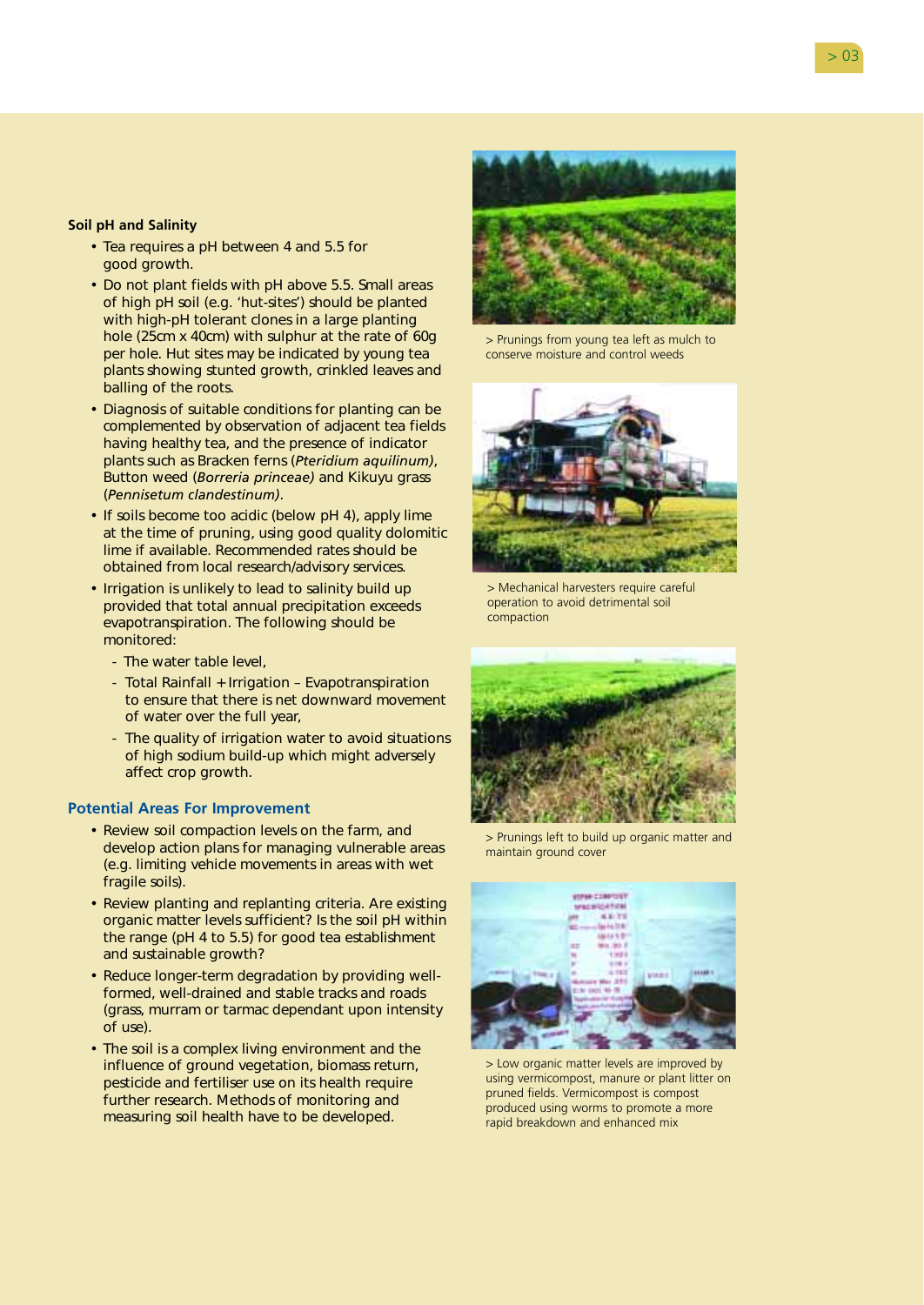# <span id="page-5-0"></span>**2. Soil Loss** > 04





**Soil erosion** can be high in the tropics, if steps are not taken to control it. Most important is to maintain some **ground cover**  vegetation. Planting perennial crops, such as tea, should lead to less ground disturbance and more permanent cover than with annual crops. Nevertheless heavy rainfall can still result in high erosion rates where soil is exposed and specific erosion control measures should be taken in vulnerable areas. Demand for **top soil for nursery use** can result in degradation of extraction areas.

# **Good Practice**

### **Soil Erosion**

- Plant along the contours if the land slopes significantly. This is particularly important on all slopes > 25 degrees, where the additional use of a single row of Napier grass, after every ten rows of tea, can supplement contour planting. Napier grass can also be slashed for mulch or for fodder.
- Construct silt pits (or micro-catchments) in newly planted areas, whatever the slope, to arrest run-off and encourage water retention. The design and construction of pits must take field safety into consideration and the pits must be maintained.
- Carry out environmental impact assessment and discourage the use of mechanical harvesting machines in all areas where soil erosion is likely to be severe.
- Pay careful attention to drain design and maintenance. Lock and spill over drains, boundary drains and stone revetments are advisable, wherever practical. A drain cut across the slope will have lower flow velocity resulting in less erosion. Soil drains should be planted with suitable grasses or other cover to hold the ground firm, but this cover must be maintained to ensure adequate flow.
- Ground cover plantings (e.g. Nilgri daisy, yellow daisy, *Citronella*) along field edges can significantly reduce erosion.

Top

> Maintenance of complete ground cover, including the planting of grasses along field boundaries and main drains, is essential to reducing water run-off and associated soil erosion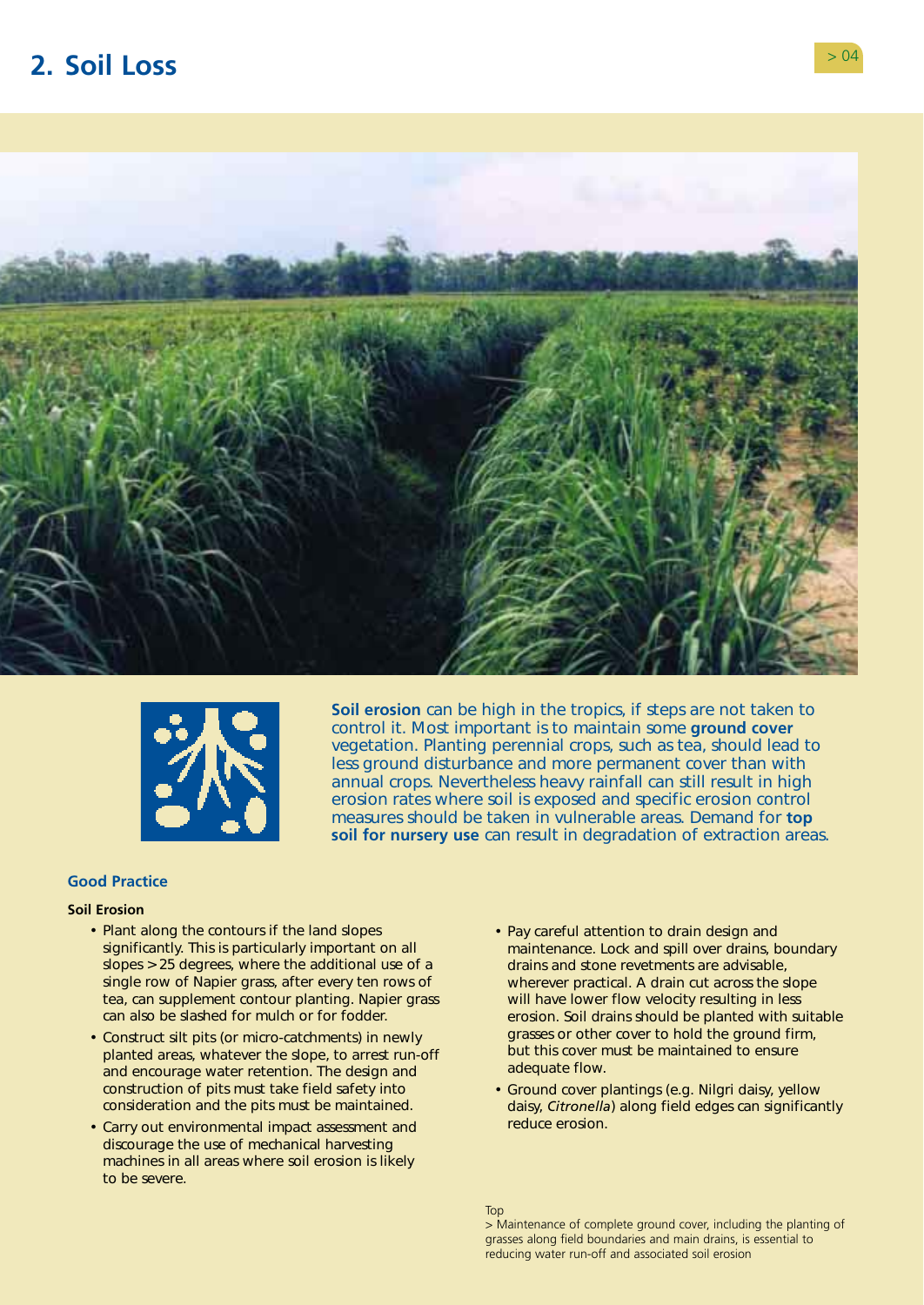### **Ground Cover**

• Plant a cover crop as early as possible after clearing. Broadcast oats as soon as land preparation is complete and/or choose a suitable local alternative such as beans, finger millet or maize which can be slashed before flowering and used for fodder.

### **Top Soil Use For Nursery**

- Top soil should be sourced to avoid degradation of extraction areas.
- Traditionally, forest soil was used for nurseries. Nursery soil should be taken from the areas to be planted, so that the soil is returned to the field during planting.

- Investigate the planting of legumes as a ground cover in young tea, instead of oats. Mimosa and horse gram are possibilities.
- Review the length of the pruning cycle to reduce the frequency of soil exposure. In areas very favourable for bush growth hard plucking could limit table rise to the extent that fields can be plucked for five years rather than the conventional four. However, this practice will not be sustainable in some climatic zones, where it may lead to quality decline and increases in pests and diseases such as *Helopeltis*, Shot Hole Borer, Mites and Thorny Stem Blight.
- Extend the use of tea prunings to cover all bare soils that could be liable to significant erosion (see also 'Soil organic matter' - page 02). Other suitable mulches should also be used if available.
- Explore alternatives for using less soil in the nursery, in bags and for rooting cuttings, including the use of renewable rooting media instead of soil/sand.



> Small pits (micro-catchments) will reduce run-off, conserving water and soil in young tea areas



> Maintaining forest on steeper slopes is good soil conservation practice



> Good ground cover within tea fields and surrounding areas is essential to reduce erosion on steep slopes



> Legumes planted in young tea areas to provide ground cover and nitrogen



> Inadequate soil conservation measures, including ground cover planting, can lead to severe soil erosion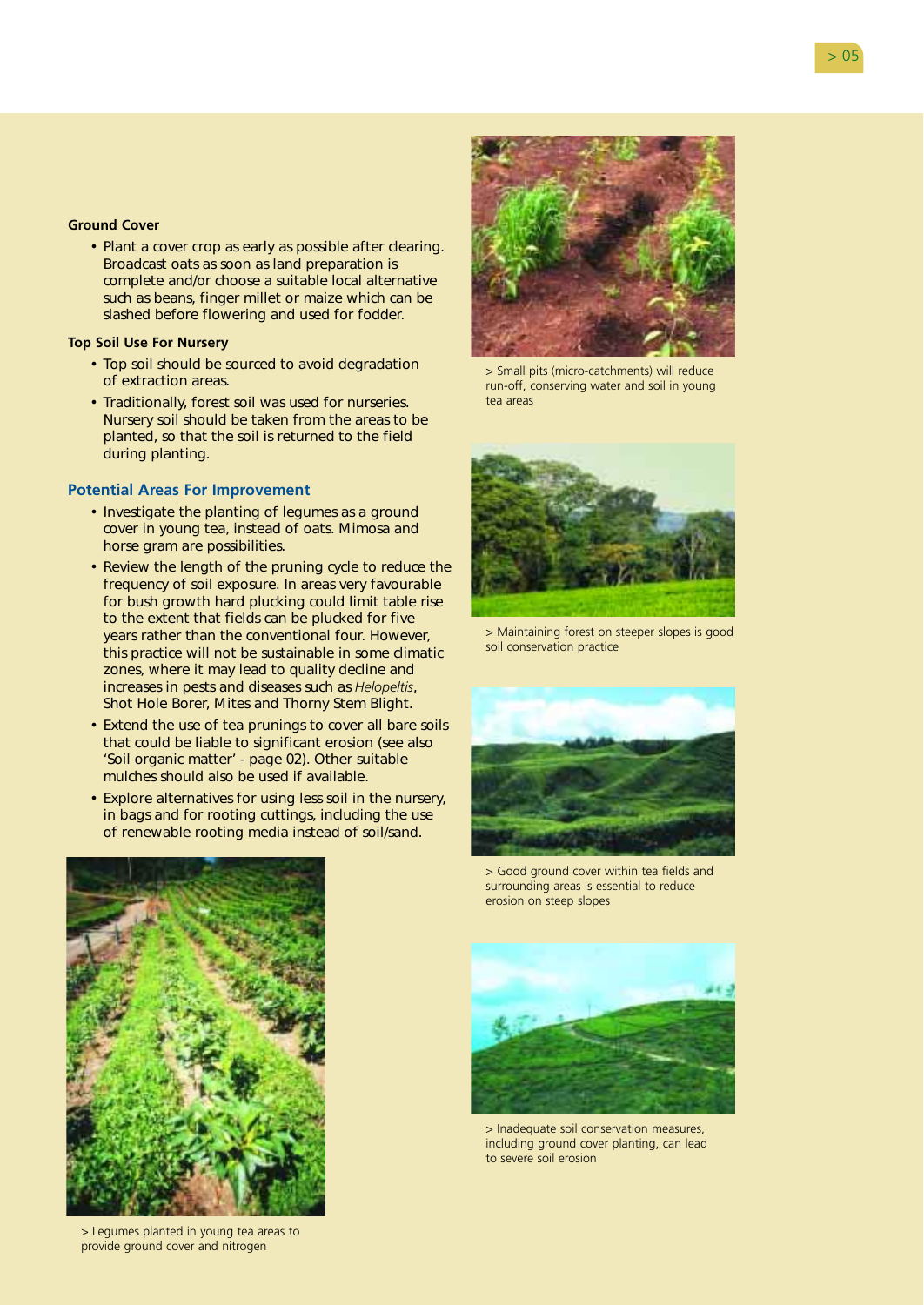# <span id="page-7-0"></span>**3. Nutrients** > 06





Economic sustainability requires the use of fertilisers on most soils but, ideally, **total nutrient inputs** (including those from soil mineralisation and compost imported) **should be very similar to the nutrients exported** in the harvested product plus that stored in the ground vegetation, soil and tea biomass. To achieve this, loss of nutrients in wastes (in water or by volatilisation) and at replanting must be minimised. Losses of nitrate and phosphate by surface run off and to ground water, and phosphate loss through sediment erosion must be avoided. The **proportion of nitrogen (N) input from biological fixation** should be maximised. Appropriate micronutrient additions will enhance the efficiency of use of Nitrogen (N), Phosphorus (P) and Potassium (K) as well as meeting the micronutrient needs of the crop.

### **Good Practice**

- Take advice from local research centres on optimal If shade trees are planted, use leguminous nutrient balance. The nutrient use efficiency that can species. However, appropriate precautions will be achieved will vary with application rate, soil type, be required to avoid shade tree contamination soil depth, slope, temperature and climate. of green leaf during harvesting (see also 'Product
- Low yield of green leaf may indicate inadequate **Canadical** Cuality' page 12). fertiliser application. **Loss of Nitrate and Phosphate by Surface Run Off,**
- Dark green, fleshy and succulent shoots throughout **Sediment Erosion and to Ground Water**
- normally be achieved by keeping NPKS (22:12:6:5) application at an annual average of 150 kg N/Ha.
- In other areas it may be necessary to use different Top Top fertiliser inputs, with consequent impact on  $\frac{1}{2}$  Leguminous trees provide shade, nitrogen and organic efficiency, to achieve economic sustainability. matter from leaf fall on a tea estate in Assam

### **Ratio Of Exports To Inputs Nitrogen (N) Input From Biological Fixation**

the plucking table may indicate excess application • Take steps to minimise run-off losses by applying<br>of nitrogen (N).<br>• In Kenya, about 80% efficiency of input use can<br>• In Kenya, about 80% efficiency of input use can unlikely (see also 'Soil Erosion' - page 04).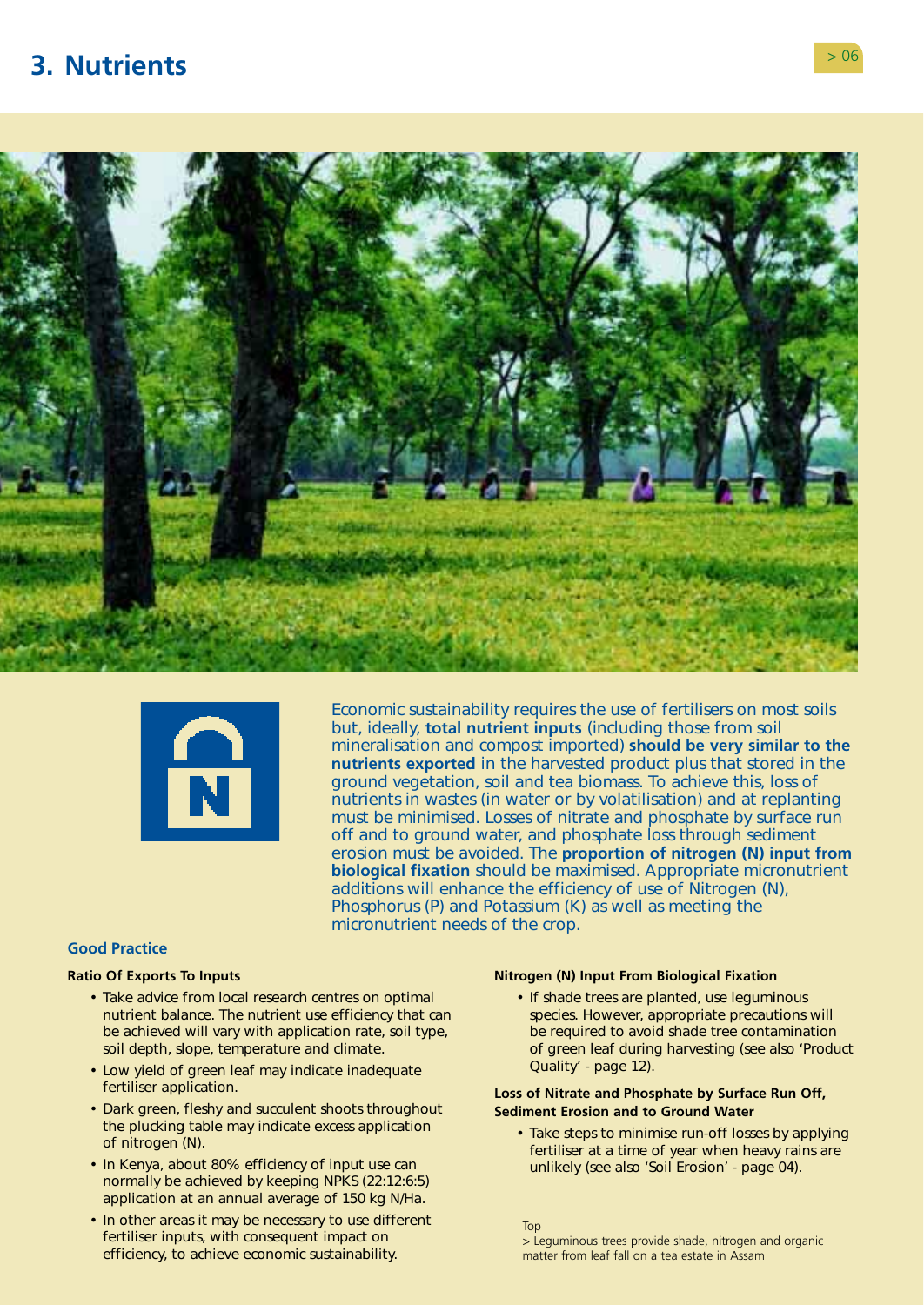- Avoid applying fertilisers within 3-4 metres of watercourses.
- Algal blooms in ponds within the farm should be investigated. Blooms indicate nutrient leakage to surface water.

- Review nutrient application rates regularly in response to calculated residual nutrients in the soil, and foliar and soil analyses. In particular, take account of nutrients and organic matter in the old stand at replanting (see also page 03). Concentrate analyses in the 1st and 2nd years of the pruning cycle so that NPK rates can be adjusted accordingly in the 3rd and 4th years.
- Any ash from *Eucalyptus* (or other fuelwood) or old tea plants should be put back to fuelwood plantations and not tea fields (because ash is alkaline). This will also provide fertiliser savings for the fuelwood crop.
- Investigate using organic matter/compost/ bio-fertiliser to reduce the requirement for inorganic fertiliser applications.
- Consider the use of ground rock phosphate (except in high pH 'hut sites') and specifically when carrying out land preparation for replanting. Incorporation of rock phosphate will reduce subsequent reliance on soluble P fertiliser which may significantly leach into the water courses.
- Investigate areas where high fertiliser application rates have been adopted as a standard to understand the reasons and potential for significant reduction.



> Monitoring the environment for nutrient losses



> In field soil sampling to monitor changes in organic matter and nutrient levels



> Top soil sampling for laboratory analysis



> Careful measurement of nutrient levels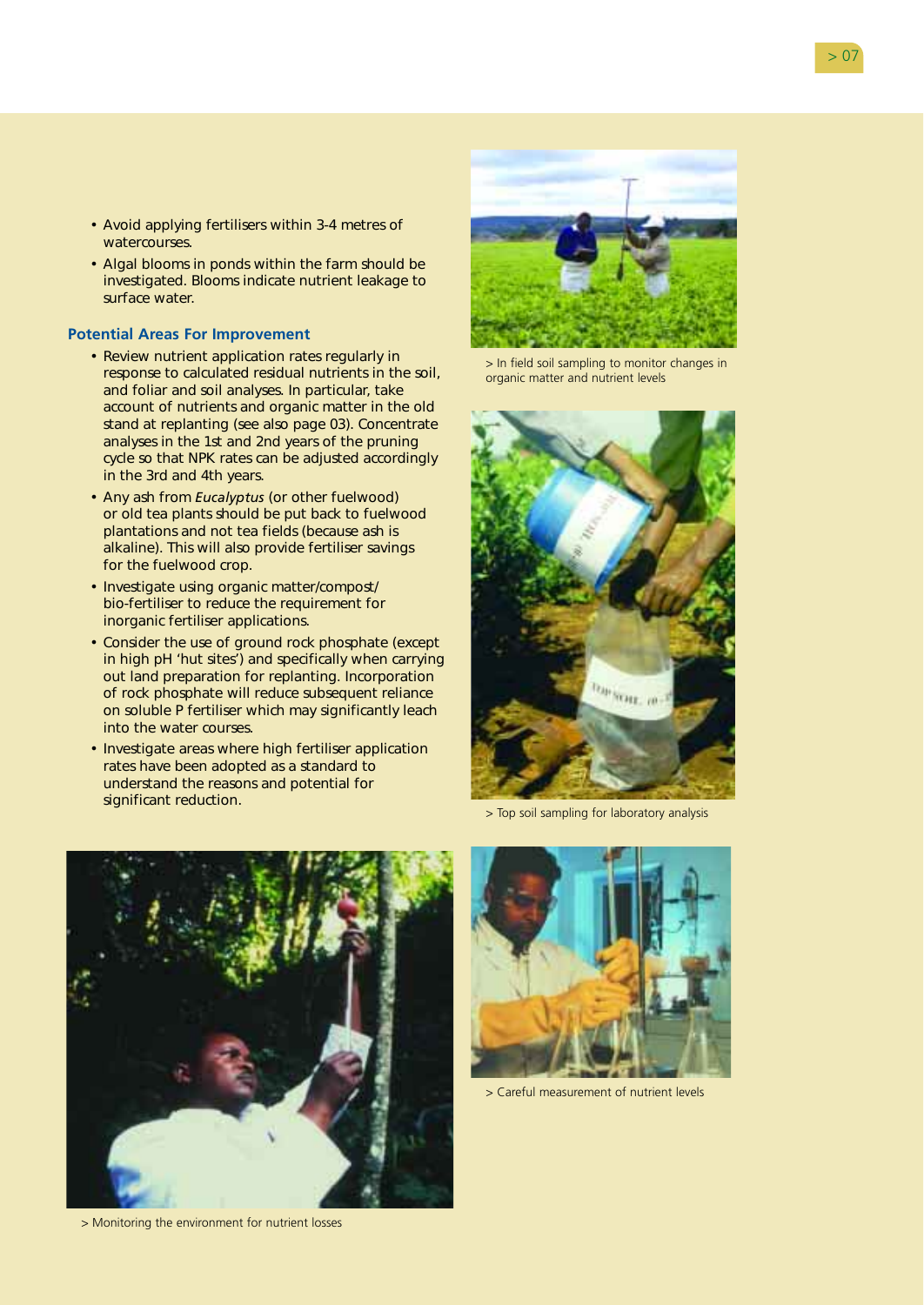# <span id="page-9-0"></span>**4. Pest Management**  $> 08$





**Integrated Pest Management** (IPM) is the key to sustainable pest control. The objective is to adopt cultural, biological, mechanical, physical or other less-hazardous strategies to minimise the use of pesticides. IPM is therefore the careful consideration of all these available pest control techniques and their subsequent integrated use to improve biological balance. This should discourage the development of pest populations whilst keeping pesticide use and other interventions to economic levels, and will also minimise risks to health and the environment.

# **Good Practice**

Top

#### **Arthropod Pests and Fungal Diseases**

- Local estate field manuals must include detailed methodologies for management of the pests and diseases in the area with emphasis on cultural controls.
- Procedures and protocols that mandate good supervision must be in place.
- In East Africa the use of insecticides, acaricides and fungicides on mature tea should be avoided except in very exceptional circumstances. Disease and insect problems should not be significant and well grown tea will almost always outgrow short-term infestations, such as red spider mite, without the need for pesticide application.
- Chemical application may kill natural enemies of pests and allow an epidemic to develop and hence should only be used where unavoidable and in the context of a well managed IPM programme.
- Key requirements for an IPM system include:
	- No prophylactic use of pesticides.
	- Routine cultural controls (such as destruction of breeding sites and maintaining good ground cover).
	- Development of census systems for the main pests, founded on knowledge of life cycles and natural enemies.
	- Establishment of action thresholds for the main pests, based on economic damage levels.
	- If pesticide use is necessary, selectivity is important to reduce eco-balance disruption and ensure operator safety.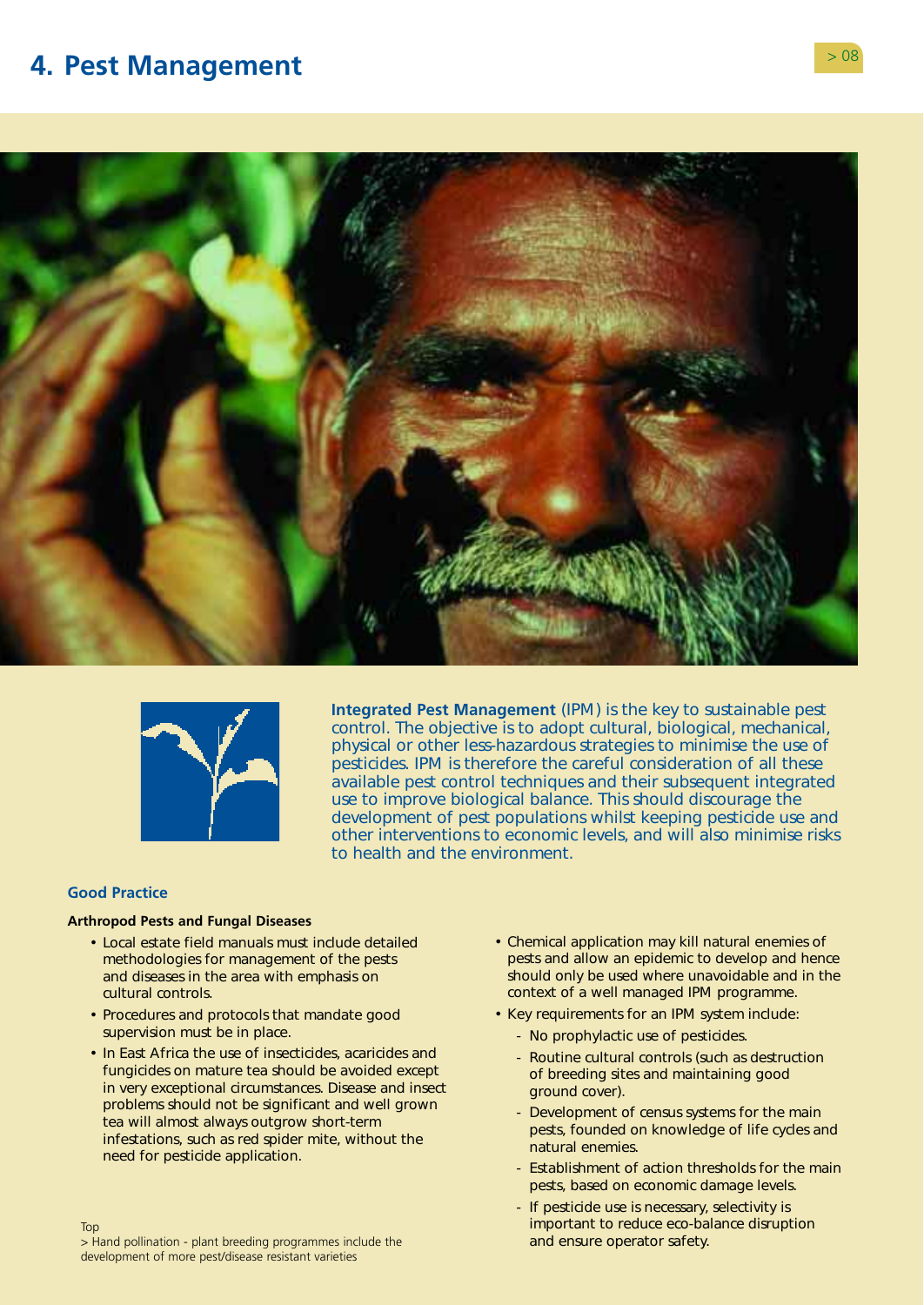### **Pesticide Use**

- PESTICIDES MUST NOT BE USED if workers are not trained, proper use procedures are not in place or appropriate application equipment and protective clothing is not available.
- Pesticides used should be restricted to those recommended by national tea research institutes and formally approved for the purpose under national regulations.
- Pesticides should be selected with regard to terrestrial and aquatic ecosystem toxicity, to reduce the risk to operators and the environment. Management must be able to justify the use of each pesticide.
- Purchasing decisions for pesticides should take account of quality (low cost generics may contain toxic by-products), and the quantity ordered must not exceed that which can be used before expiry dates. Purchase from suppliers who will take back empty containers for proper disposal.
- Pesticides must be stored safely and securely and use procedures, including action to be taken in the case of spillage accidents, clearly defined and enforced.
- Spray equipment must be designed and maintained to target the application effectively and use the minimum of chemical to achieve the desired outcome. It is important to minimise spray-drift, especially where watercourses could be contaminated or near to accommodation.
- Accurate records must be kept of pesticide use.
- There must be careful attention to operator safety:
	- Training and retraining,
	- Provision of suitable protective clothing with regular checking and replacement,
	- Personal washing facilities must be available and used after working with pesticides. All clothing and equipment must be appropriately washed/cleaned,
	- Routine health checks for operators and appropriate measures in place for first aid and poisoning incidents, including access to antidotes.

# **Weed Control**

- Ensure that ecologically and medically safe compounds are used, applied in accordance with industry and advisory service best practice and using low volume spraying methods.
- To achieve sustainable weed control and reduce the risk of developing herbicide resistance, a planned programme of changing active ingredients may be introduced.
- Ultra low volume or similar technology should be used to minimise discharge chemical levels.
- Spot spraying with proper targeting of the weeds should be practised.
- Adopt cost-effective mechanical control methods, including the use of mulches, in preference to herbicide use.
- Manual weed management is recommended for smallholdings without access to appropriate herbicides, application equipment and protective clothing.

#### **Potential Areas For Improvement**

- Promote research on bio-control agents (predators, parasites, bio-fungicides, pheromones) as IPM tools. Where research findings are encouraging, incorporate their systems into management practices and evaluate their effectiveness and consequences for pest management and the wider environment.
- If weeds are a problem in mature tea, consider whether this is a result of pruning policy. A longer pruning cycle, or a taller pruning height, results in less light penetration through the tea crop and thus less weeds (see also page 05).
- Avoid skiffing except where the practice has a specific benefit to the business as, for example, a better balance between quality and quantity in India.
- Use manual weed control within the crop.



> Thorny Stem Blight - bio control experiment. Studying the predisposing factors for disease development, and the life cycles and natural enemies of the main pests, are key parts of an Integrated Pest Management system

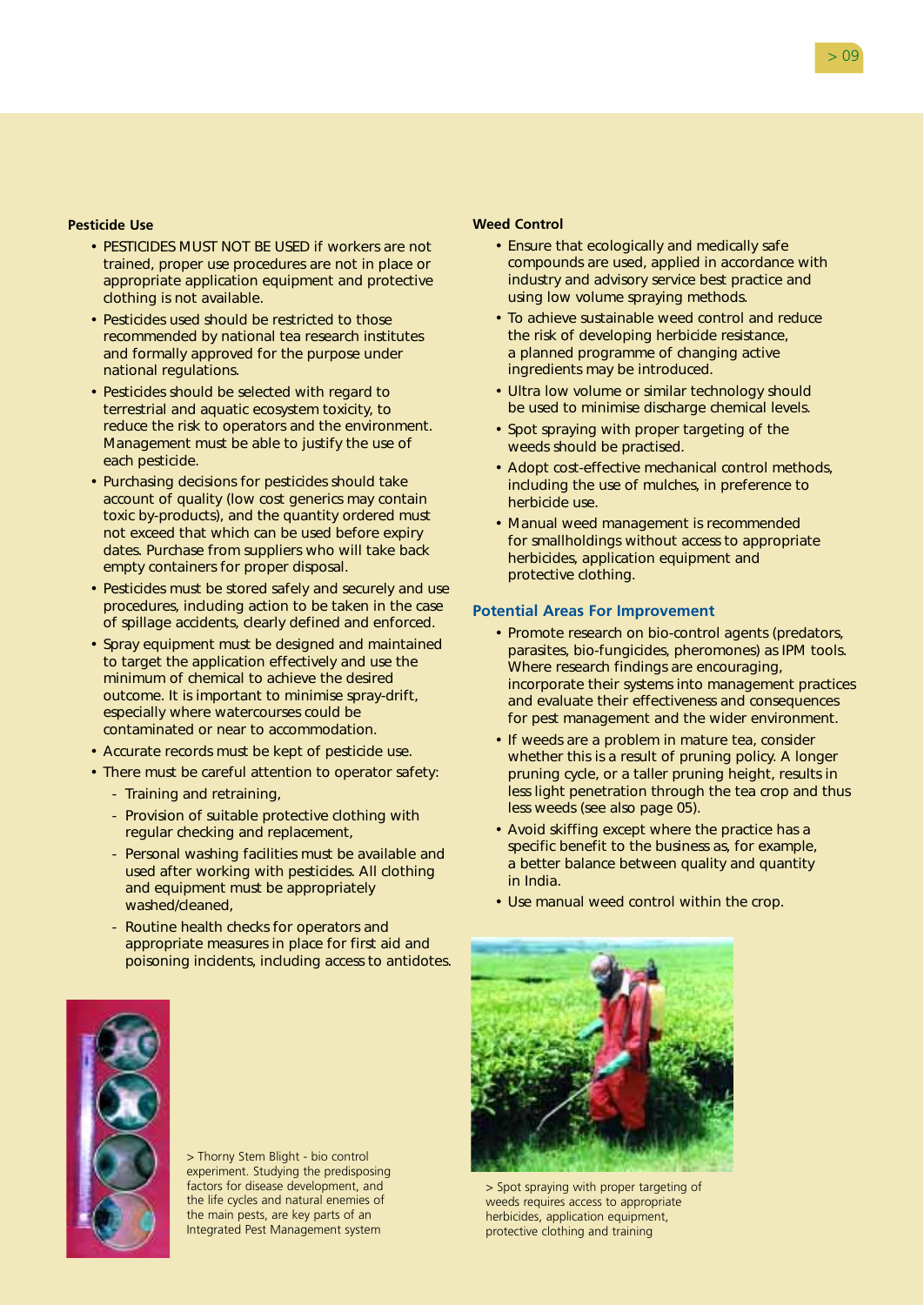# <span id="page-11-0"></span>**5. Biodiversity** > 10





Maintenance of **genetically diverse germplasm** of the crop is essential for the crop to meet changing needs of the future. **Conservation of biodiversity** in the estate and its surroundings is important, particularly where estates are located in areas of high conservation value.

#### **Good Practice**

Top

#### **Crop Genetic Diversity**

- Ensure that company breeding programmes include conservation programmes for known seedling origins/jats. For example, where old fields are due for uprooting and replanting, consider leaving a small area (50 to 100 bushes) to ensure conservation of land races.
- Support and/or participate in industry efforts to conserve germplasm.
- Access and contribute as much as possible to the national gene bank programmes as, for example, held by the Tea Research Foundation of Kenya, and Tocklai and UPASI in India.

#### **Biodiversity Within and Around the Estate**

- Enhance the farm environment for locally important, rare or endangered species by providing appropriate habitats and adopting the right cultural practices, including avoiding pesticide damage to beneficial flora and fauna.
- Before any extension of the planted area, a full environmental impact assessment should be carried out and recommendations subsequently followed. A full assessment is not appropriate for areas <1.0 Ha but the implications of all new planting must be considered before work is started. There must be no extension into areas of primary forest.
- Ensure that riparian strips are maintained and dominated by native species. Link wildlife habitats wherever possible through corridors and riparian strips. Native tree species can be planted more widely through estates and farms without hurting the other agricultural activities.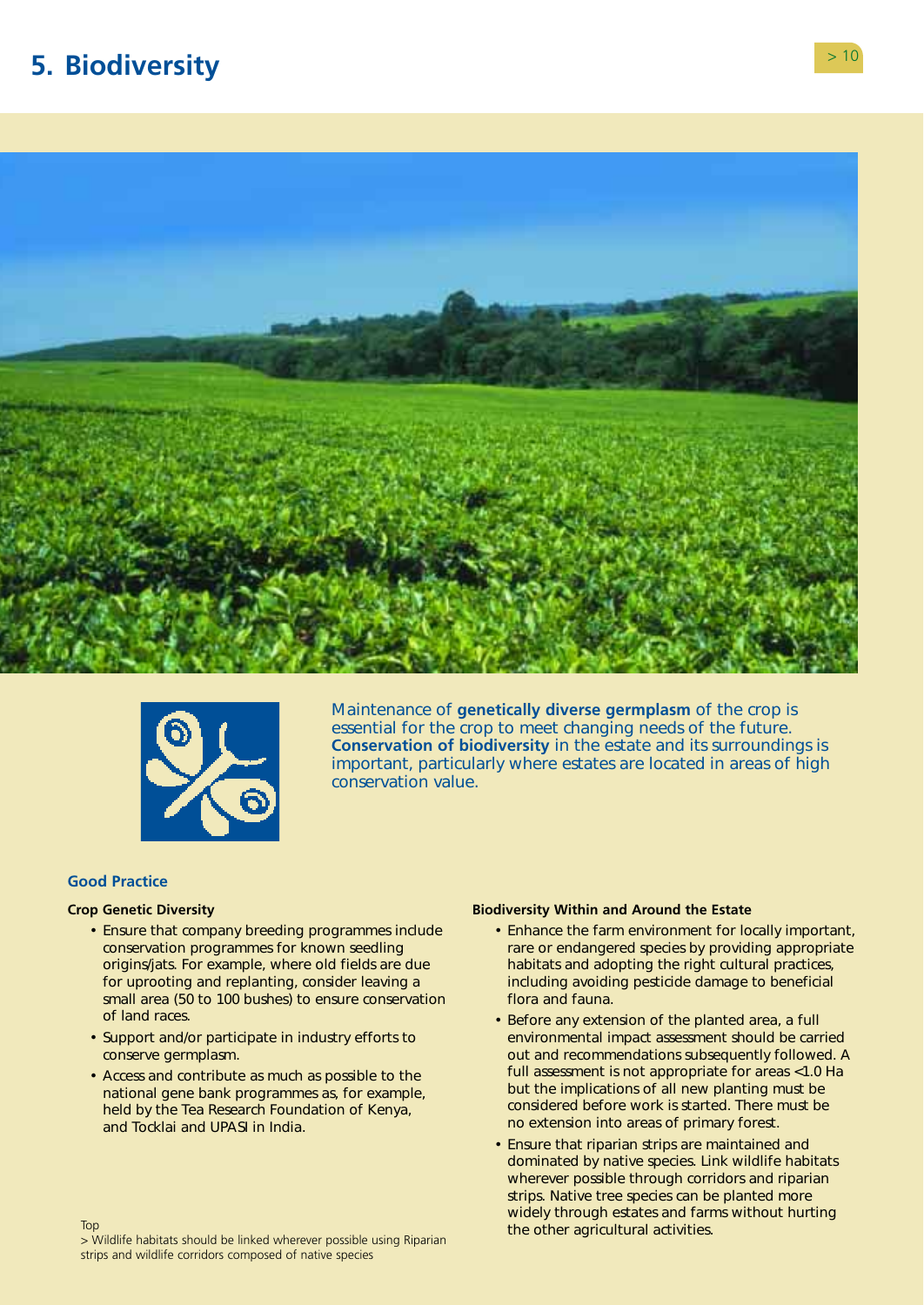- Encourage the conservation of native forests and tree planting in areas that have been converted from forest. Emphasis should be on planting of native tree species in a manner that mimics the natural forest mosaics. Also plant trees that can be used to control pests (for example Neem) where possible.
- Only purchase fuelwood from commercial, renewable plantations or from farmer groups that have established commercial woodlots.
- Encourage individual farmers and farmer groups to plant woodlots that will produce appropriate firewood, while maintaining a diversity of native tree species.

- Clearly establish the economics of cultivation of marginal areas (steep slopes, shallow soils, high pH areas, poorly drained land) and convert those which are not profitable to wildlife reserves.
- Work with international and local initiatives to encourage biodiversity, minimise use of ecotoxic pesticides, put in place IPM (page 08) and adopt conservation measures for rare or endangered species that use the farm as a habitat.
- Co-operate with national museums and biodiversity research programmes to assess and document biodiversity of estates and surrounding areas.
- Join efforts on a broader ('landscape') scale to consider areas of forest, or similar reserve, which may be needed to support stable populations of desirable species. Achieving larger reserves to support biodiversity will usually require working with other estates/land owners and public sector bodies.



> Forest conservation is critical to management of water catchment areas



> A combination of forest and riverine conservation areas within a tea estate



> Planting of indigenous tree species in vacant land to promote biodiversity in estates



> Community programmes to plant indigenous trees at hospitals, schools, housing areas and in open spaces



> Arboreta can be established to conserve a greater range of species and provide an opportunity for education and recreation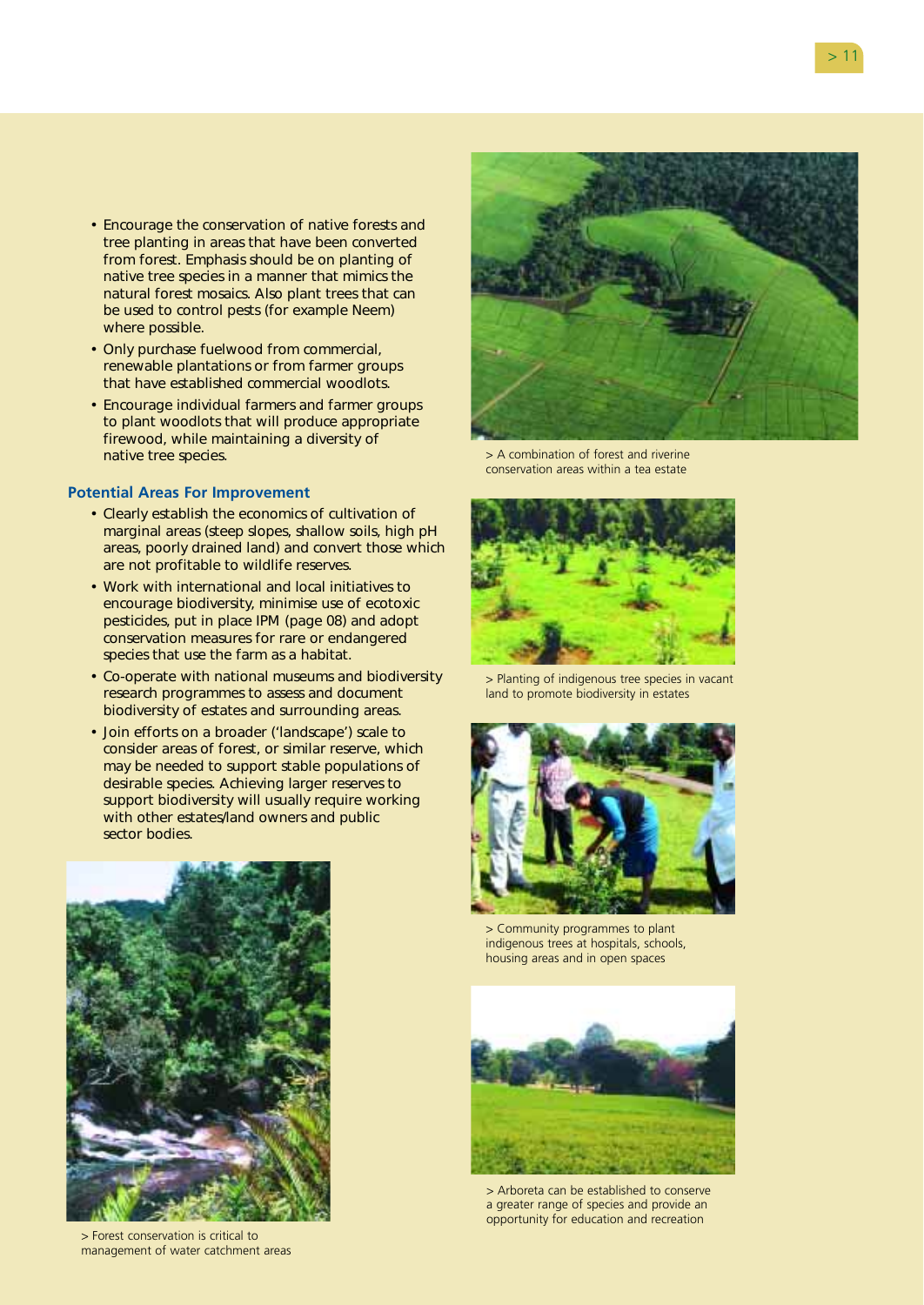# <span id="page-13-0"></span>**6. Product Value**





Sustainable agriculture must be **profitable**. On the output side, this will involve producing the optimum amount of high **quality** product per unit area, minimising costs/waste and adding value wherever possible. Consumer concerns about food safety, environmental performance and social responsibility must be satisfied.

# **Good Practice**

#### **Profitability**

- Optimise yield, taking into account safety, quality and costs, to maximise margins.
- Harvesting efficiency, the choice of harvesting standards and the application of Good Manufacturing Practices in primary tea processing are important for maximising product value.
- If semi-mechanical or mechanical harvesting is adopted, ensure that product quality is not negatively impacted.

#### **Product Quality**

- Field harvesting and leaf transport should be optimised to ensure all harvested leaf is acceptable for tea manufacture.
- Foreign matter, including leaves from shade, wind-breaks and *Eucalyptus* trees, should never be present in harvested leaf.
- Unacceptable pesticide residues should never be present in harvested leaf.
- Factory systems need to ensure that high quality tea, free from over-firing, under-firing or taint is produced all the time.
- All tea products must be within legal or trade standard limits for microbial contamination, and free from heavy metals, significant foreign bodies and any substances potentially harmful to consumers.

- Increase the value by developing products specifically for high-value markets.
- Systematically address customer/consumer complaints or concerns, and strive for continuous improvement in product quality that will give competitive advantage. For the out-grower, the factory should be seen as the customer.
- Plant breeding needs to continue in order to develop highly efficient, high value planting material for the future.



> Plant breeding programmes to improve quality and yield



> Grading according to factory specifications and quality standards



> Tea tasters evaluating teas for auction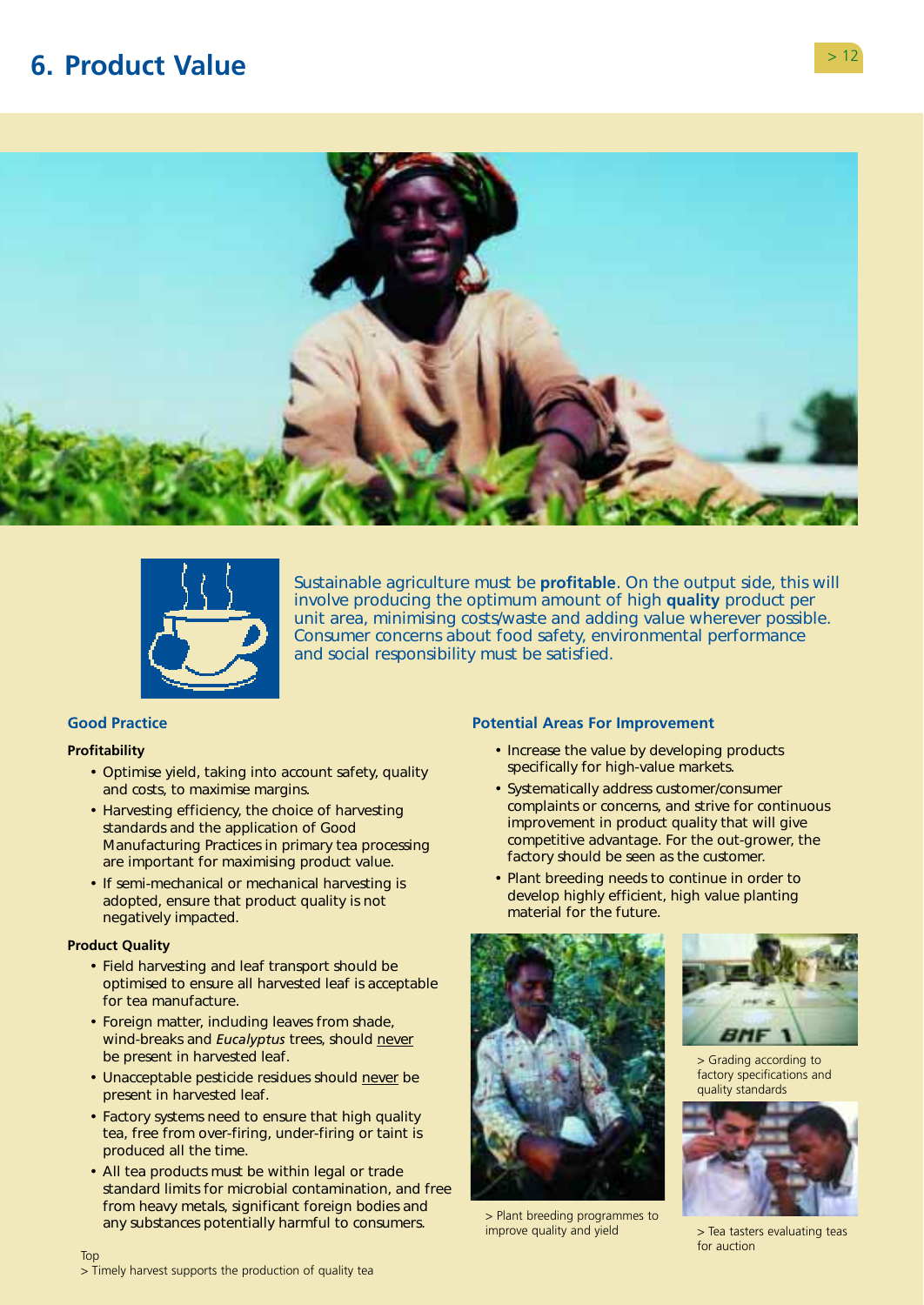# <span id="page-14-0"></span>**7. Energy**



#### Left

> Productive fuelwood plantations have an important role to play in building self-sufficiency in renewable energy resource



> Windmill renewable energy initiative for pumping domestic water



> Hydroelectric plants can provide a significant proportion of the power requirements for estates with access to suitable rivers



> Moisture reduction through storage under UV polythene has achieved 30% improved fuelwood energy efficiency



must be minimised. The **efficient use of renewable resources** should be targeted since the use of non-renewable sources, such as fossil fuel, is not sustainable in the long term. **Greenhouse gases** and **polluting gaseous emissions** 

### **Good Practice**

### **Efficiency and the Use of Renewable Resources**

- Use firewood as a fuel for drying to reduce nonrenewable fossil fuel consumption. All fuelwood must be derived from sustainable sources.
- Boiler and factory efficiency should be optimised. Invest in more efficient boilers if necessary.
- Biofuels derived from waste (e.g. bio-briquettes and sugarcane bagasse) should be considered to supplement fuelwood use.
- Smaller farms should seek to develop co-operative fuelwood growing schemes given their own landholding constraints.
- Where sustainable fuelwood sources are limited, alternatives should be investigated to avoid extraction from native forest reserves.
- Use of fossil fuel for power generation, vehicles, irrigation engines and factory start-up should be minimised.
- Where practical, develop hydro-electricity or windpower schemes to support power needs.
- Monitor fuel inputs and meter all power outlets to minimise misuse or wastage of power.
- Tea bush prunings should be left as a mulch in the field and never used for fuel.



> Reduce fuel use with careful planning and management of the logistics of harvesting and leaf transportation, and by keeping vehicles well maintained

#### **Greenhouse Gas Emissions**

- Minimise fossil fuel consumption and hence CO<sub>2</sub> emissions.
- Nitrous oxide is produced from anaerobic soils, especially after adding N fertilisers. Applications of nitrogen (N) should be reviewed carefully for areas with high water tables.

### **Polluting Gaseous Emissions**

- Install scrubbers in factory chimneys.
- Avoid use of fertilisers which can easily volatilise, such as urea. Urea volatilises into ammonia which is oxidised in the atmosphere to nitric acid, a component of acid rain.
- If it is not economically sustainable to eliminate urea, find ways to reduce volatile loss, such as neem coated urea, pellets and timing of application.

### **Potential Areas For Improvement**

• Utilise human waste to generate biogas as a source of fuel.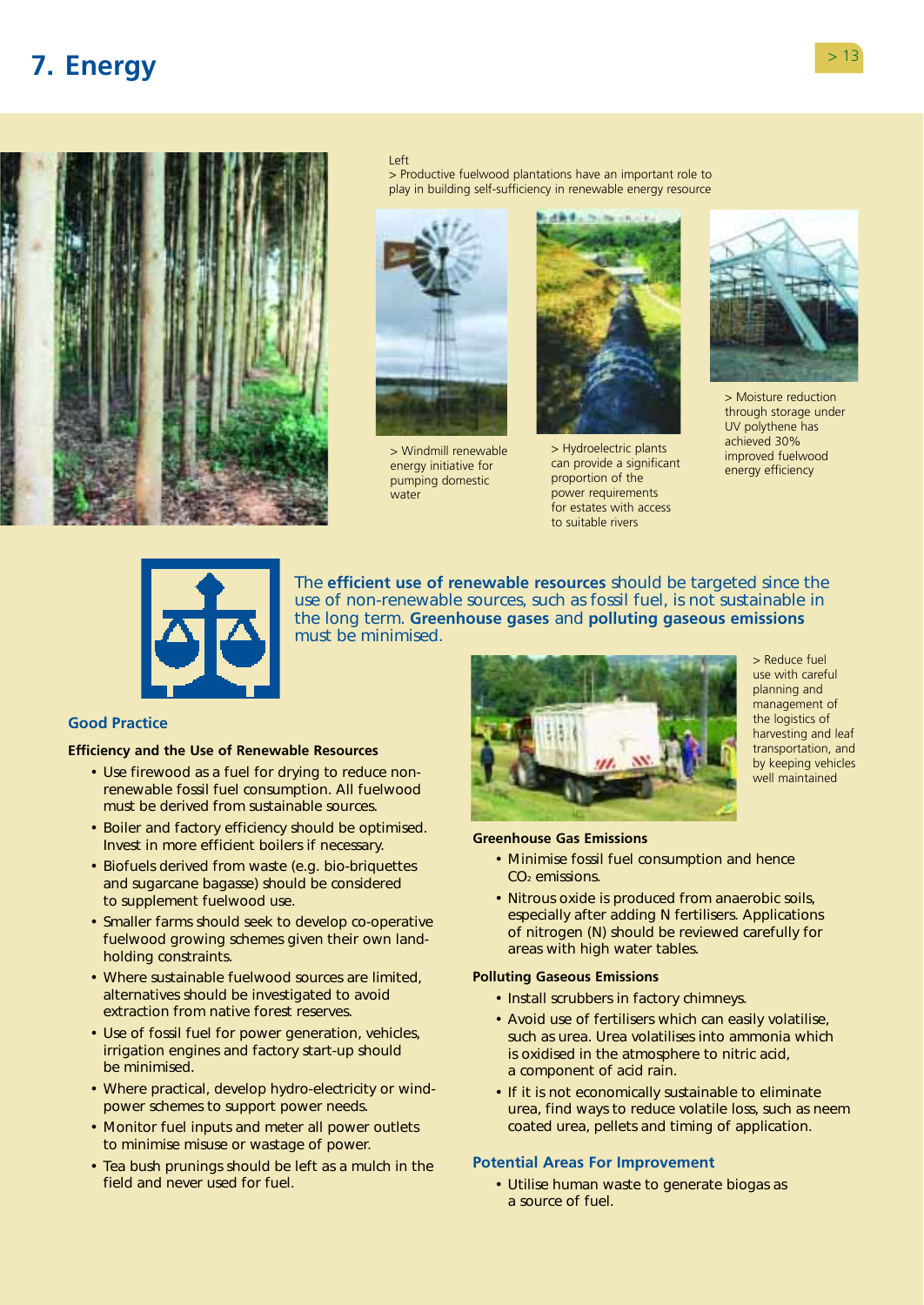<span id="page-15-0"></span>



Water may be used for irrigation and is also used in factories. The **volume used** and the use of **sustainable sources** need to be considered, together with preventing potential pollution from factory effluent or discharge from factory washdowns.

### **Good Practice**

#### **Irrigation**

- Where practical, use drip irrigation rather than sprinkler, for economy of water use.
- Monitor the quality of irrigation water. Water that is harvested from agricultural or industrial areas may have effects on soil nutrient retention and release equilibria. There may also be toxic effects from pollutants.
- Apply irrigation where it is most cost-efficient to do so. It may be better to apply more water to a smaller area to achieve maximum return on capital and labour.

### **Factory Process Water**

- Minimise factory process water use (e.g. recycling steam condensate, dry cleaning of factory lines).
- Do not discharge untreated factory effluent into watercourses.

#### **Water Harvesting and the Sustainability of Water Supply**

- Ensure that any water harvesting is not at the expense of other users downstream.
- Maintain in-field dams and water catchments.
- Buildings with appropriate roofing can feed water tanks to collect rain water for domestic use. Larger buildings, such as factories, should also enhance harvesting of rainwater for sanitation use.
- Ensure that refuelling and lubrication operations for pumping equipment do not pollute watercourses.

#### **Potential Areas For Improvement**

• Investigate differences in process water use between factories, and implement best practice on process water utility and handling of factory effluents.



> Routine water sampling to monitor quality and ensure that there is no adverse impact of tea growing operations upon the local environment



> Maintain water catchments and ensure any water harvested is not at the expense of other users downstream

#### Top

> Natural vegetation plays a crucial role in maintaining watercourses and supporting associated wildlife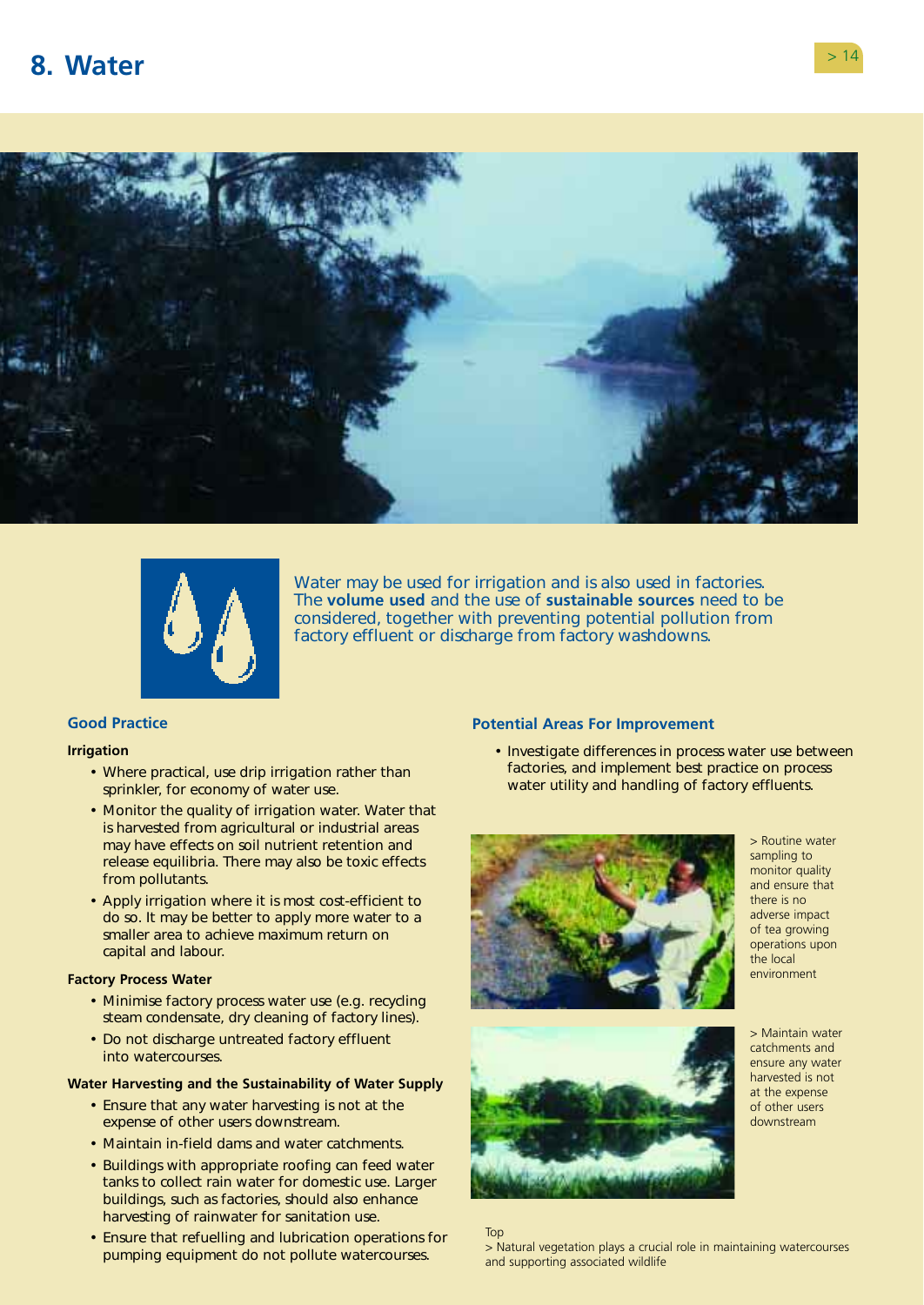# <span id="page-16-0"></span>**9. Social and Human Capital**







> Tea companies can ensure that the workforce and their families are provided with good standards of housing, healthcare and education



> Family accommodation for employees on a tea estate in Southern India



**Good relationships** with the workforce, local community, suppliers, customers and Government are vital for long-term sustainability of any business. **Healthy, well-educated people** are assets to growers and vital for the sustainable development of the nation.

# **Good Practice**

### **Relationships**

- Terms and conditions should be such that the turnover rate amongst permanent employees and seasonal labour is low enough to ensure skill levels are maintained.
- Ensure employee grievance procedures are fair and that employees are confident to use them should the need arise.
- Be a good customer, citizen and supplier pay and supply on time and at the agreed price.
- Group together with other farmers to obtain bulk discounts and joint transport for inputs such as fertiliser or safety equipment. Farmer groups will also find it easier than individuals to gather and share information on subsidies, tax benefits, agronomic and health benefits and to lobby for infrastructure improvements.
- Maintain good relationships with local Government and others in the local community who use the land for amenity or traditional purposes.
- Deliberately enhance/market the company image in the eyes of third parties to strengthen the organisation's relationship with both the community and Government.

#### **Human Capital**

- Ensure that workers and their families have access to medical and educational facilities. Encourage social programmes that enhance literacy and health (e.g. clean water provision, vaccination programmes, nutrition information, HIV awareness, help with disabilities, advantages of small families etc.).
- HIV/AIDS education and prevention should be high on the agenda for both estates and smallholders.
- Provide training opportunities for employees and farmer groups in key aspects of the tea business.

- Farmer groups and larger estates may consider developing partnerships with Government to address shared threats and to support public services.
- Estates should develop links to smallholders (out-growers) with a view to providing extension support.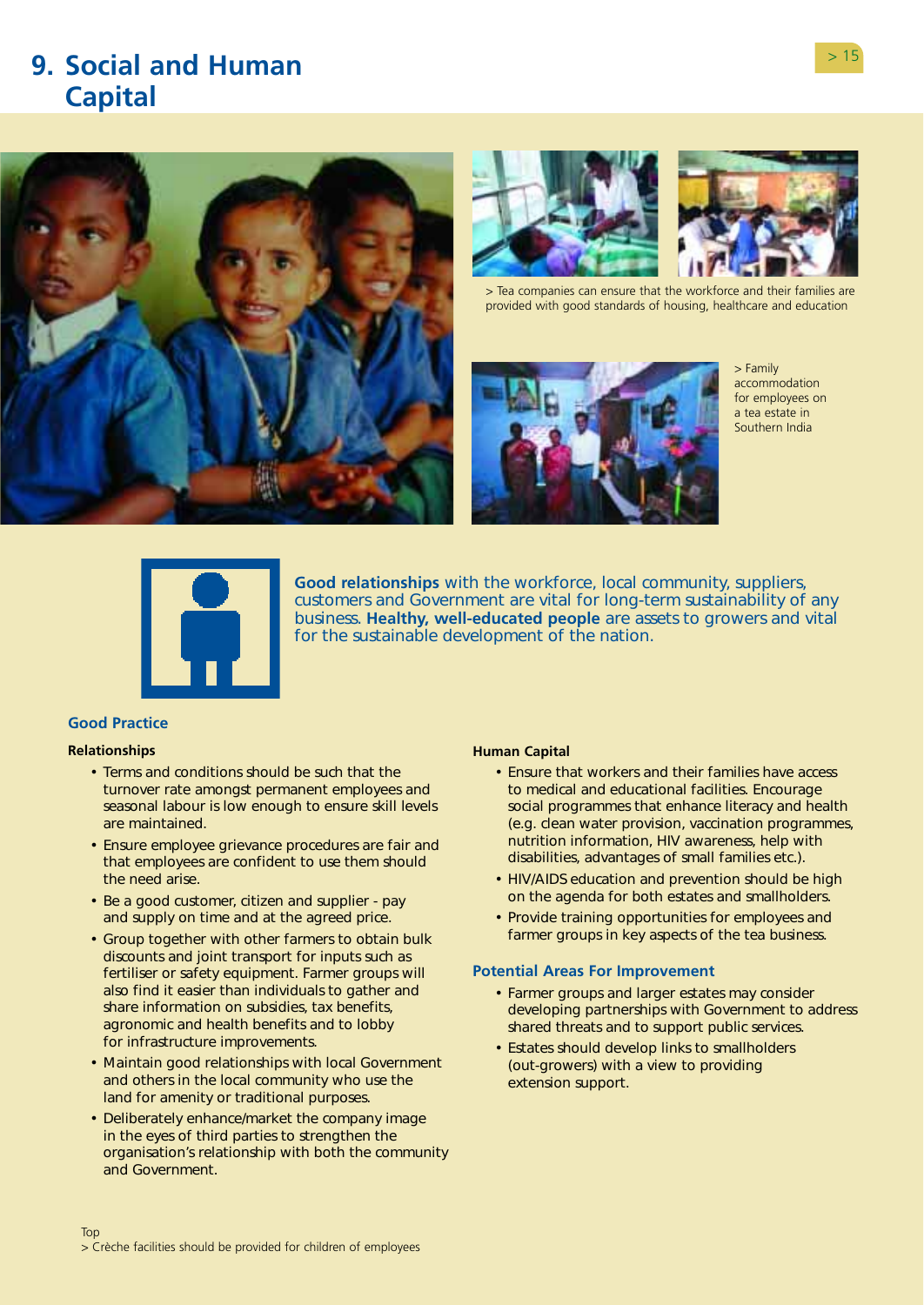# <span id="page-17-0"></span>**10.Local Economy** > 16





Rural communities are dependent on sustainable local agriculture. Farmers can help build and sustain these communities by **buying and resourcing locally.** 

### **Good Practice**

- Use local suppliers wherever practical (bearing in mind reliability and cost).
- Use local employees as much as possible.
- Encourage employees to send their earnings to their home and family.

#### **Potential Areas For Improvement**

- Consider working with local communities to develop businesses that reduce the need to import goods and services (for the farm or for employees) from further afield.
- Work with the National Tea Boards and Tea Research Institutes to provide guidelines for the efficient management of tea production, marketing and processing.



> Vegetable cultivation by smallholder farmers in Assam with assistance such as seeds, fertilisers and know-how from tea companies



> Tea estates help establish roads and infrastructure for rural communities



> Fish farming in rice fields by smallholder farmers in Assam with assistance from tea companies



> Tea growing companies host training events for local growers to share experience and exchange views on good agricultural practice. This leads to local farmers producing more green leaf to a higher Standard in more sustainable ways Top<br>Standard in more sustainable ways

> Local markets where income earned from tea growing helps support purchasing power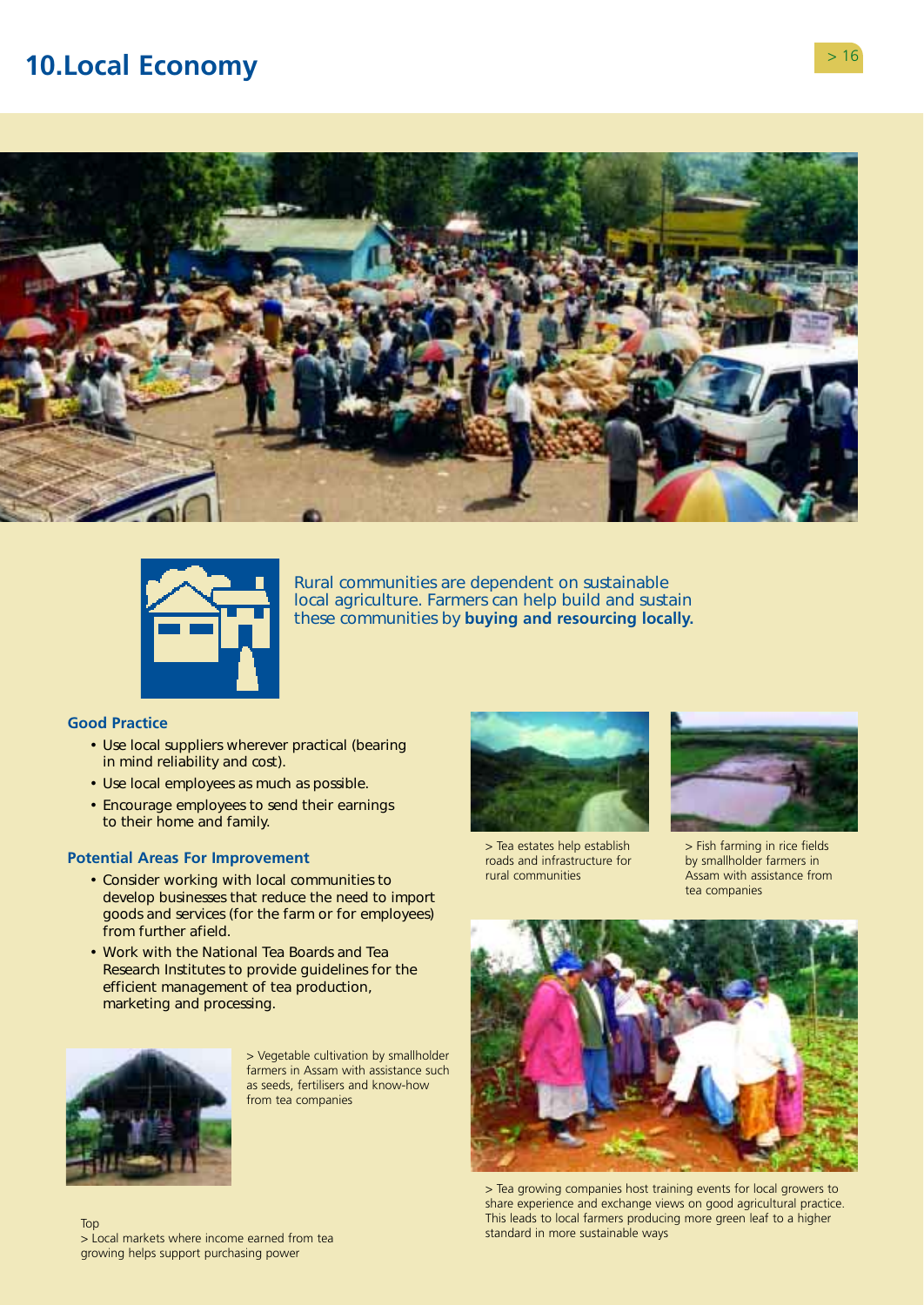# <span id="page-18-0"></span>**Bibliography Bibliography Property Property Property Property Property Property Property Property Property Property Property Property Property Property Property Property Property Prop**

# **Other Sustainable Tea Publications from Unilever**

- **Tea: A Popular Beverage Journey to a Sustainable Future.** Providing futher background to our approach to tea and sustainable agriculture.
- **Sustainable Tea: Good Agricultural Practice for Farmers.**  A practical guide for the smallholder farmer.
- **Sustainable Tea: Methods for Sustainable Agriculture Indicator Assessment.** A detailed technical guide to the methodologies recommended for the measurement of sustainability indicators.

### **Sustainability Publications from Unilever**

- **Growing for the Future:** Unilever and Sustainable Agriculture**.**
- **Growing for the Future II:** Unilever and Sustainable Agriculture.
- **Fishing for the Future:** Unilever's Sustainable Fisheries Initiative.
- **Our Everyday Needs:** Unilever's Water Care Initiative.
- **Palm Oil:** A Sustainable Future.
- **In Pursuit of the Sustainable Pea:** Forum for the Future and Birds Eye Walls (Unilever).

Copies of these booklets can be obtained from [http://www.unilever.com o](http://www.unilever.com)r can be requested by e-mail from [info.liptonteasupply@unilever.com.](mailto:info.liptonteasupply@unilever.com) 

For more general background on Unilever and Sustainability visit<http://www.unilever.com>(click link for environment & society) or visit<http://www.growingforthefuture.com>for specific information on the Unilever Sustainable Agriculture Initiative.

### **Credits**

We would like to acknowledge the support of the many contributors to this project including the following:

#### **Unilever Companies:**

Brooke Bond Kenya Limited Brooke Bond Tanzania Limited Hindustan Lever Limited Lipton Tea Supply Limited

#### **Other Organisations:**

International Centre for Research in Agroforestry (ICRAF) [\[http://www.worldagroforestrycentre.org\]](http://www.worldagroforestrycentre.org) 

MS Swaminathan Research Foundation, India [\[http://www.mssrf.org\]](http://www.mssrf.org) 

#### **Other Contributors:**

**Editorial & Production:** Silver Dialogue [\[http://www.silverdialogue.com\]](http://www.silverdialogue.com) 

**Photography:** Theodora Stanning, Ian Neathercoat, Unilever companies